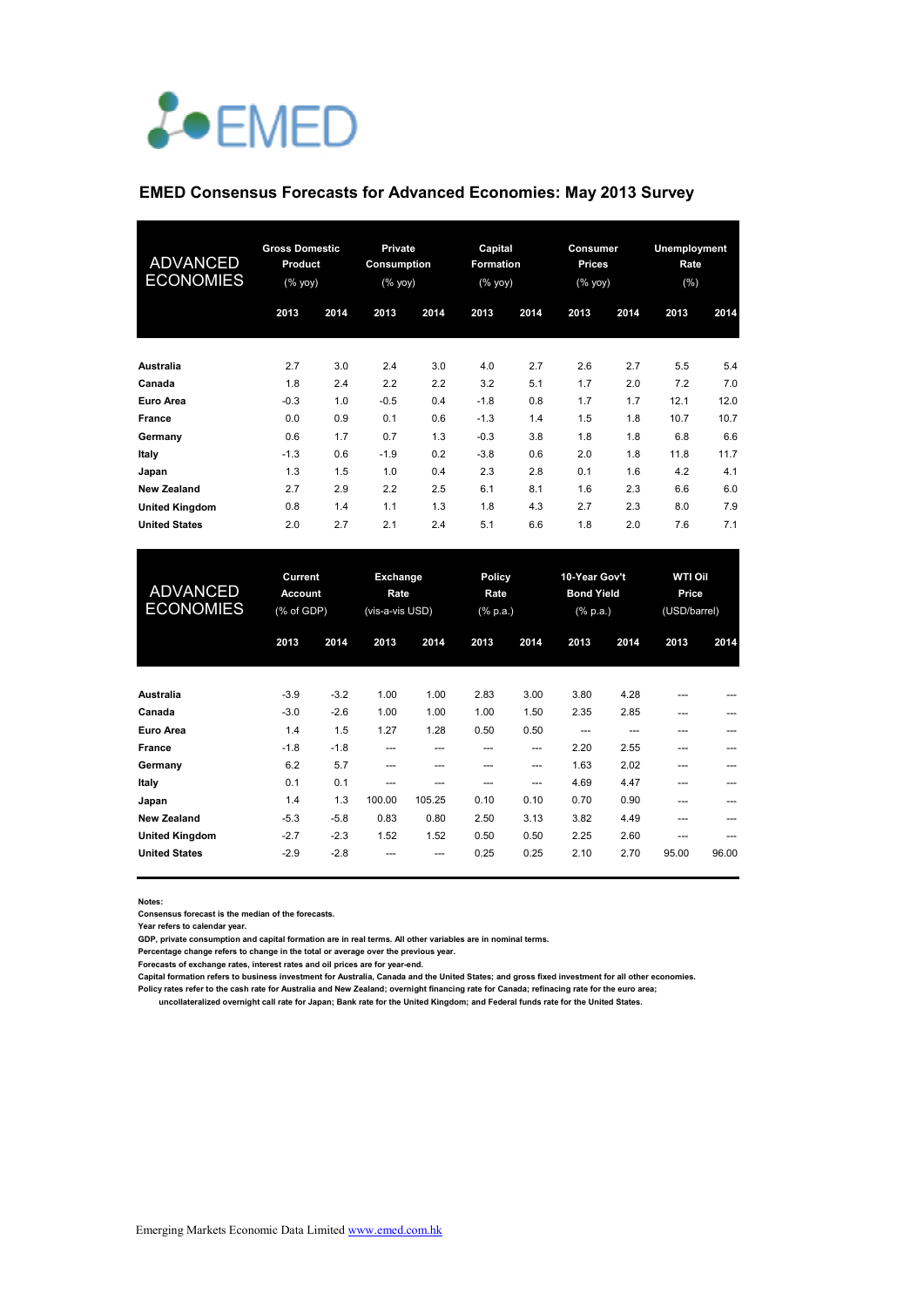

#### **EMED Consensus Forecasts for Emerging Markets: May 2013 Survey**

| <b>EMERGING</b><br><b>MARKETS</b> | <b>Gross Domestic</b><br>Product<br>(% |      | Private<br>Consumption<br>$(%$ yoy) |      | Fixed<br>Investment<br>$(%$ yoy) |      | Consumer<br><b>Prices</b><br>$(%$ (% yoy) |      | Unemployment<br>Rate<br>(% ) |      |
|-----------------------------------|----------------------------------------|------|-------------------------------------|------|----------------------------------|------|-------------------------------------------|------|------------------------------|------|
|                                   | 2013                                   | 2014 | 2013                                | 2014 | 2013                             | 2014 | 2013                                      | 2014 | 2013                         | 2014 |
| Argentina                         | 3.0                                    | 3.1  | 3.2                                 | 3.0  | 1.8                              | 3.3  | 11.2                                      | 12.1 | 7.3                          | 7.6  |
| <b>Brazil</b>                     | 3.2                                    | 3.9  | 3.7                                 | 4.3  | 4.5                              | 6.3  | 5.8                                       | 5.5  | 5.6                          | 5.3  |
| Chile                             | 4.9                                    | 4.9  | 5.2                                 | 4.7  | 6.4                              | 3.8  | 2.7                                       | 3.2  | 6.5                          | 6.4  |
| China                             | 8.0                                    | 8.0  | 8.4                                 | 8.8  | 7.9                              | 8.0  | 3.0                                       | 3.5  | 4.2                          | 4.1  |
| Colombia                          | 4.3                                    | 4.7  | 4.5                                 | 4.8  | 8.0                              | 10.2 | 2.7                                       | 3.1  | 10.1                         | 10.0 |
| <b>Czech Republic</b>             | 0.1                                    | 1.8  | $-0.5$                              | 1.6  | $-1.9$                           | 2.3  | 2.0                                       | 2.0  | 7.6                          | 7.5  |
| <b>Hong Kong</b>                  | 3.4                                    | 4.0  | 4.0                                 | 4.1  | 5.8                              | 5.6  | 4.0                                       | 3.6  | 3.5                          | 3.4  |
| Hungary                           | 0.0                                    | 1.5  | $-0.6$                              | 0.7  | $-1.2$                           | 2.4  | 3.4                                       | 3.4  | 11.1                         | 10.9 |
| India                             | 6.0                                    | 6.5  | 6.0                                 | 6.6  | 6.1                              | 7.0  | 6.9                                       | 6.5  | $\cdots$                     | ---  |
| Indonesia                         | 6.3                                    | 6.5  | 5.3                                 | 5.5  | 9.2                              | 8.5  | 5.3                                       | 5.2  | 6.2                          | 6.0  |
| Malaysia                          | 5.0                                    | 5.2  | 6.1                                 | 5.7  | 7.1                              | 8.0  | 2.2                                       | 2.8  | 3.1                          | 3.0  |
| <b>Mexico</b>                     | 3.5                                    | 4.0  | 3.5                                 | 3.9  | 5.1                              | 6.3  | 3.8                                       | 3.7  | 4.8                          | 4.5  |
| <b>Philippines</b>                | 5.8                                    | 6.1  | 5.6                                 | 5.6  | 7.6                              | 6.4  | 3.6                                       | 4.1  | 7.0                          | 6.7  |
| Poland                            | 1.5                                    | 2.7  | 1.2                                 | 2.1  | $-0.4$                           | 4.0  | 2.0                                       | 2.4  | 12.7                         | 12.1 |
| Russia                            | 3.5                                    | 3.9  | 4.4                                 | 4.9  | 6.0                              | 6.4  | 6.4                                       | 6.0  | 6.0                          | 5.7  |
| Singapore                         | 2.5                                    | 3.8  | 3.2                                 | 3.6  | 4.4                              | 5.3  | 3.8                                       | 3.3  | 2.1                          | 2.1  |
| South Korea                       | 2.9                                    | 3.8  | 2.6                                 | 3.0  | 2.5                              | 3.7  | 2.4                                       | 2.8  | 3.2                          | 3.3  |
| Taiwan                            | 3.5                                    | 3.9  | 2.0                                 | 2.4  | 3.5                              | 4.6  | 1.8                                       | 1.9  | 4.2                          | 4.1  |
| <b>Thailand</b>                   | 4.8                                    | 4.7  | 4.4                                 | 4.0  | 8.6                              | 6.0  | 3.3                                       | 3.4  | 0.7                          | 0.7  |
| <b>Turkey</b>                     | 4.0                                    | 4.5  | 3.1                                 | 4.2  | 6.3                              | 7.2  | 7.0                                       | 6.3  | 9.1                          | 8.8  |

|                       | <b>Money</b>     |      | <b>Merchandise</b> |      | <b>Merchandise</b> |      | Current        |        | <b>Exchange</b> |      |
|-----------------------|------------------|------|--------------------|------|--------------------|------|----------------|--------|-----------------|------|
| <b>EMERGING</b>       | <b>Supply M2</b> |      | <b>Exports</b>     |      | <b>Imports</b>     |      | <b>Account</b> |        | Rate            |      |
| <b>MARKETS</b>        | (%               |      | $(%$ yoy)          |      | (%                 |      | (% of GDP)     |        | (vis-a-vis USD) |      |
|                       | 2013             | 2014 | 2013               | 2014 | 2013               | 2014 | 2013           | 2014   | 2013            | 2014 |
|                       |                  |      |                    |      |                    |      |                |        |                 |      |
| Argentina             | 28.8             | 25.0 | 6.6                | 4.5  | 7.7                | 6.0  | 0.4            | $-0.5$ | 5.73            | 6.25 |
| <b>Brazil</b>         | 14.0             | 13.5 | 4.3                | 6.5  | 7.5                | 7.5  | $-2.8$         | $-2.9$ | 2.00            | 2.10 |
| Chile                 | 11.7             | 13.8 | 6.9                | 5.7  | 8.1                | 5.0  | $-3.7$         | $-3.1$ | 473             | 502  |
| China                 | 13.0             | 13.0 | 9.7                | 9.6  | 9.1                | 10.5 | 2.5            | 2.5    | 6.12            | 6.05 |
| Colombia              | 14.7             | 14.5 | 6.4                | 7.7  | 7.5                | 10.1 | $-3.0$         | $-3.2$ | 1790            | 1795 |
| <b>Czech Republic</b> | ---              | ---  | 3.0                | 6.2  | 1.6                | 5.9  | $-2.0$         | $-2.0$ | 20.1            | 19.4 |
| <b>Hong Kong</b>      | 8.0              | 7.4  | 7.1                | 9.0  | 7.9                | 8.5  | 4.3            | 4.8    | 7.77            | 7.80 |
| Hungary               | 2.3              | 3.5  | 1.0                | 4.0  | 0.9                | 4.4  | 1.9            | 1.9    | 232             | 230  |
| India                 | 15.0             | 16.0 | 10.0               | 13.4 | 10.0               | 13.0 | $-3.8$         | $-3.4$ | 53.0            | 52.0 |
| Indonesia             | 15.0             | 11.7 | 7.0                | 10.0 | 9.0                | 9.5  | $-2.1$         | $-1.8$ | 9640            | 9500 |
| <b>Malaysia</b>       | 9.6              | 10.0 | 5.8                | 9.0  | 7.1                | 10.2 | 7.1            | 6.6    | 3.00            | 3.00 |
| <b>Mexico</b>         | 11.2             | 12.5 | 7.2                | 9.0  | 6.7                | 7.8  | $-1.0$         | $-1.4$ | 12.2            | 12.2 |
| <b>Philippines</b>    | 9.7              | 9.9  | 6.5                | 7.8  | 7.1                | 8.0  | 3.0            | 2.9    | 40.0            | 39.5 |
| Poland                | 7.0              | 8.9  | 3.2                | 5.5  | 1.1                | 5.2  | $-3.0$         | $-3.0$ | 3.26            | 3.24 |
| Russia                | 15.0             | 15.0 | 2.5                | 2.8  | 7.5                | 7.8  | 3.0            | 1.7    | 31.0            | 31.9 |
| Singapore             | 7.5              | 6.8  | 3.7                | 7.0  | 3.2                | 5.4  | 17.0           | 18.2   | 1.21            | 1.20 |
| South Korea           | 6.8              | 8.1  | 5.4                | 8.4  | 5.5                | 7.9  | 2.7            | 2.7    | 1075            | 1066 |
| Taiwan                | 4.8              | 5.2  | 5.4                | 6.9  | 5.0                | 8.2  | 8.8            | 7.8    | 29.3            | 28.8 |
| <b>Thailand</b>       | 11.5             | 10.0 | 8.5                | 10.0 | 8.3                | 10.0 | 1.1            | 1.2    | 29.7            | 29.5 |
| Turkey                | 13.3             | 15.0 | 7.0                | 6.4  | 6.0                | 6.0  | $-6.8$         | $-6.8$ | 1.77            | 1.78 |

**Notes: Consensus forecast is the median of the forecasts.**

**Year refers to calendar year except for India for which fiscal year (April to March) is used. GDP, private consumption and fixed investment are in real terms. All other variables are in nominal terms.**

Percentage change refers to change in the total or average over the previous year, except for money supply growth which is<br>based on year-end figures.<br>Forecasts of exchange rates and interest rates are for year-end.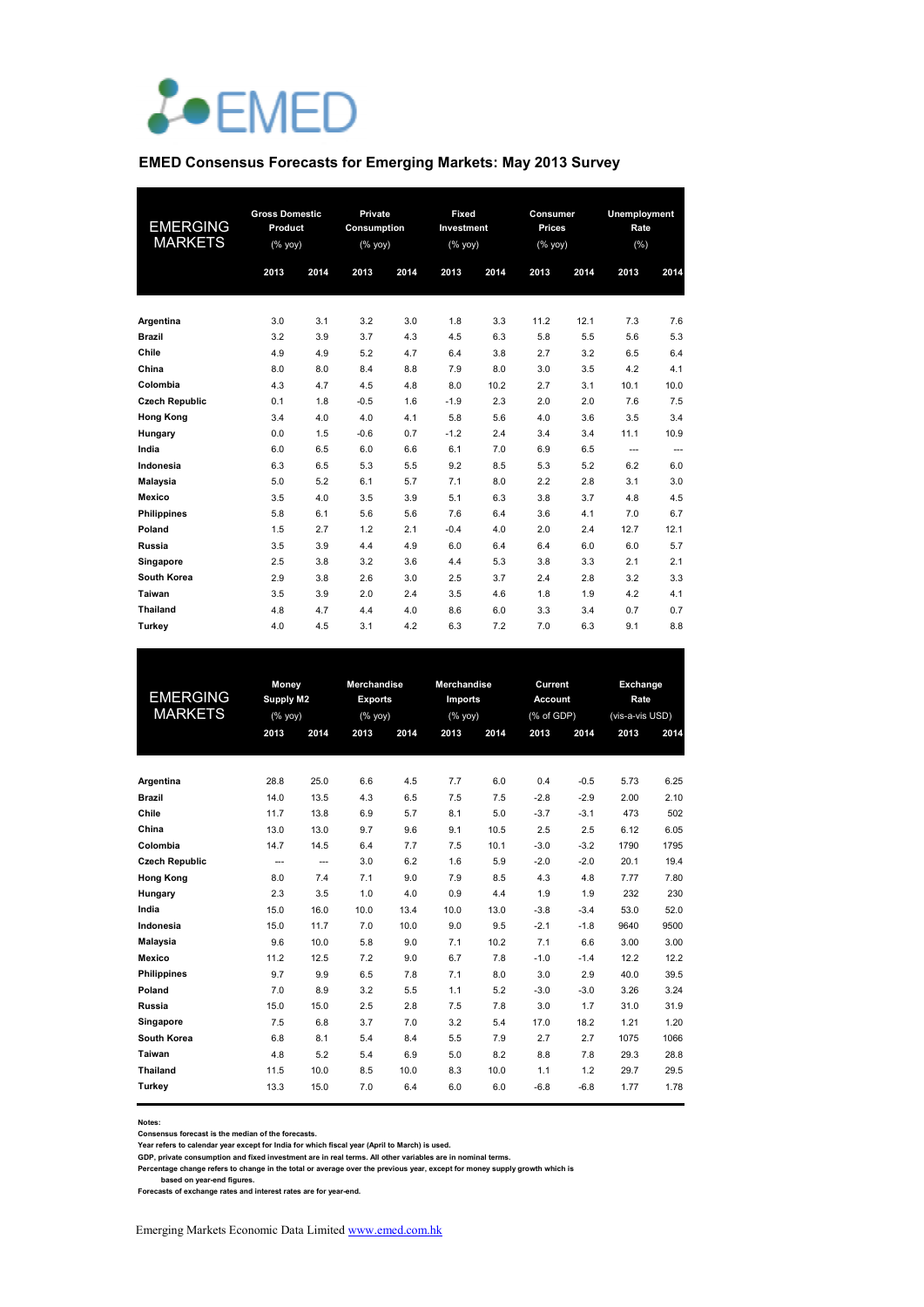

# **EMED Consensus Forecasts for the United States: May 2013 Survey**

| <b>UNITED STATES</b>                                    | <b>Gross Domestic</b><br>Product<br>$(% \mathsf{Y}^{\prime }\mathsf{Y}^{\prime }\mathsf{Y}^{\prime })$ |             | <b>Consumer</b><br><b>Prices</b><br>(% yoy) |             | <b>UNITED STATES</b>                                      | <b>Gross Domestic</b><br>Product<br>$(% \mathsf{Y}^{\prime }\mathsf{Y}^{\prime }\mathsf{Y}^{\prime })$ |            | <b>Consumer</b><br>Prices<br>(% yoy) |            |
|---------------------------------------------------------|--------------------------------------------------------------------------------------------------------|-------------|---------------------------------------------|-------------|-----------------------------------------------------------|--------------------------------------------------------------------------------------------------------|------------|--------------------------------------|------------|
|                                                         | 2013                                                                                                   | 2014        | 2013                                        | 2014        |                                                           | 2013                                                                                                   | 2014       | 2013                                 | 2014       |
|                                                         |                                                                                                        |             |                                             |             |                                                           |                                                                                                        |            |                                      |            |
| <b>ABN AMRO</b>                                         | 2.0                                                                                                    | 3.0         | 1.8                                         | 1.9         | <b>KBL</b>                                                | 1.6                                                                                                    | n.a.       | 2.1                                  | n.a.       |
| <b>Action Economics</b>                                 | 2.0                                                                                                    | 3.0         | 1.7                                         | 2.3         | KCIC                                                      | 1.4                                                                                                    | 2.8        | 1.9                                  | 1.9        |
| <b>AIB Global Treasury</b>                              | 2.1                                                                                                    | 2.8         | 1.5                                         | 1.7         | <b>Kiel Economics</b>                                     | 1.5                                                                                                    | n.a.       | 1.9                                  | n.a.       |
| <b>Allianz</b>                                          | 1.8                                                                                                    | 2.4         | 1.8                                         | 2.1         | Korea Investment & Securities                             | 2.1                                                                                                    | n.a.       | 1.8                                  | n.a.       |
| <b>Bank of Ireland</b>                                  | 2.0                                                                                                    | n.a.        | 1.8                                         | n.a.        | <b>Mesirow Financial</b>                                  | 2.0                                                                                                    | 3.2        | 1.6                                  | 1.4        |
| <b>Barclays Capital</b>                                 | 1.8                                                                                                    | 2.3         | 1.7                                         | 2.3         | <b>Moody's Analytics</b>                                  | 1.9                                                                                                    | 3.4        | 1.8                                  | 2.1        |
| <b>BayernLB</b>                                         | 2.1                                                                                                    | 2.5         | 1.8                                         | 2.2         | Morgan Keegan                                             | 2.1                                                                                                    | 2.5        | 2.1                                  | 2.1        |
| <b>BBVA</b>                                             | 1.8<br>1.7                                                                                             | 2.3         | 2.1<br>1.6                                  | 2.2         | <b>Mortgage Bankers Association</b><br><b>NAR</b>         | 2.2<br>2.1                                                                                             | 2.4<br>3.0 | 1.9<br>2.3                           | 2.1<br>3.4 |
| <b>Berenberg Capital Markets</b><br><b>BHF Bank</b>     | 2.2                                                                                                    | n.a.<br>2.8 | 2.0                                         | n.a.<br>2.0 | <b>National Bank of Canada</b>                            | 1.8                                                                                                    | 2.7        | 1.8                                  | 2.2        |
| <b>BMO Capital Markets</b>                              | 2.2                                                                                                    | 3.2         | 1.7                                         | 2.0         | <b>Natixis</b>                                            | 1.7                                                                                                    | 2.2        | 1.8                                  | 2.1        |
| <b>BNP Paribas</b>                                      | 1.8                                                                                                    | 2.5         | 1.6                                         | 2.1         | <b>NIESR</b>                                              | 2.2                                                                                                    | 2.3        | 1.4                                  | 1.7        |
| <b>BWC Capital Markets</b>                              | 2.3                                                                                                    | n.a.        | 2.0                                         | n.a.        | <b>NLI Research Institute</b>                             | 2.0                                                                                                    | 2.7        | 2.0                                  | 1.9        |
| <b>Capital Economics</b>                                | 2.0                                                                                                    | 2.5         | 1.8                                         | 1.8         | Nordea                                                    | 2.1                                                                                                    | n.a.       | 2.1                                  | n.a.       |
| <b>CIBC World Markets</b>                               | 2.0                                                                                                    | 3.3         | 1.8                                         | 2.3         | <b>Northern Trust</b>                                     | 2.0                                                                                                    | n.a.       | 1.7                                  | n.a.       |
| <b>Comerica Bank</b>                                    | 2.0                                                                                                    | 2.5         | 1.8                                         | 1.8         | <b>OCBC Bank</b>                                          | 2.0                                                                                                    | n.a.       | 1.9                                  | n.a.       |
| Commerzbank                                             | 2.0                                                                                                    | 2.8         | 1.9                                         | 2.3         | <b>Phatra Securities</b>                                  | 2.0                                                                                                    | n.a.       | 2.1                                  | n.a.       |
| <b>Credit Agricole</b>                                  | 2.0                                                                                                    | 2.7         | 1.7                                         | 1.8         | <b>PNC</b>                                                | 2.0                                                                                                    | 2.4        | 2.1                                  | 2.5        |
| <b>Credit Suisse</b>                                    | 1.9                                                                                                    | 2.3         | 1.4                                         | 1.9         | Prometeia                                                 | 2.0                                                                                                    | 2.5        | 1.6                                  | 1.9        |
| Daiwa Institute of Research                             | 2.2                                                                                                    | 2.1         | 2.0                                         | 1.9         | <b>Raymond James</b>                                      | 1.9                                                                                                    | 2.9        | 1.7                                  | 2.0        |
| <b>Danske Bank</b>                                      | 1.9                                                                                                    | 2.7         | 1.6                                         | 1.6         | <b>Renaissance Capital</b>                                | 2.1                                                                                                    | n.a.       | 2.0                                  | n.a.       |
| <b>DBS Bank</b>                                         | 1.7                                                                                                    | 2.5         | 1.9                                         | 2.0         | <b>ROBECO</b>                                             | 2.1                                                                                                    | n.a.       | 2.0                                  | n.a.       |
| Deka Bank                                               | 2.4                                                                                                    | 2.5         | 2.1                                         | 2.7         | <b>Royal Bank of Canada</b>                               | 2.1                                                                                                    | 2.9        | 1.7                                  | 1.9        |
| <b>Desjardins</b>                                       | 2.1                                                                                                    | 2.8         | 1.6                                         | 2.1         | <b>Schroders</b>                                          | 2.1                                                                                                    | 2.7        | 1.7                                  | 1.7        |
| DIW                                                     | 1.6                                                                                                    | 1.9         | 1.8                                         | 1.8         | <b>Scotia Capital</b>                                     | 2.1                                                                                                    | 2.7        | 1.8                                  | 2.1        |
| <b>DnB NOR</b>                                          | 2.2                                                                                                    | n.a.        | 1.5                                         | n.a.<br>2.7 | <b>Societe Generale</b>                                   | 2.1                                                                                                    | 3.0        | 1.8<br>1.4                           | 1.7<br>1.8 |
| DZ Bank                                                 | 2.0<br>2.0                                                                                             | 3.0<br>n.a. | 2.1<br>1.7                                  | n.a.        | <b>Standard &amp; Poor's</b><br><b>Standard Chartered</b> | 2.7<br>2.1                                                                                             | 3.1<br>3.0 | 1.6                                  | 1.9        |
| <b>Erste Group Bank AG</b><br><b>Experian Economics</b> | 1.9                                                                                                    | 2.8         | 1.3                                         | 1.8         | <b>TD Economics</b>                                       | 1.9                                                                                                    | 3.0        | 2.3                                  | 2.3        |
| <b>Fannie Mae</b>                                       | 1.9                                                                                                    | 2.5         | 1.6                                         | 1.5         | <b>UniCredit Group</b>                                    | 2.1                                                                                                    | 2.6        | 2.3                                  | 2.5        |
| <b>First Trust Advisors</b>                             | 2.2                                                                                                    | 3.0         | 1.8                                         | 3.0         | <b>UOB</b>                                                | 1.5                                                                                                    | n.a.       | 2.6                                  | n.a.       |
| <b>Freddie Mac</b>                                      | 2.3                                                                                                    | 3.5         | 2.0                                         | 2.0         |                                                           |                                                                                                        |            |                                      |            |
| Handelsbanken                                           | 2.2                                                                                                    | 2.6         | 1.5                                         | 2.3         | <b>CONSENSUS</b>                                          |                                                                                                        |            |                                      |            |
| <b>IFO Munich Institute</b>                             | 2.3                                                                                                    | n.a.        | 2.2                                         | n.a.        | Median                                                    | 2.0                                                                                                    | 2.7        | 1.8                                  | 2.0        |
| ING                                                     | 1.6                                                                                                    | 2.4         | 1.6                                         | 1.8         | Mean                                                      | 2.0                                                                                                    | 2.7        | 1.8                                  | 2.1        |
| Intesa Sanpaolo                                         | 1.7                                                                                                    | 2.3         | 1.4                                         | 2.0         | High                                                      | 2.7                                                                                                    | 3.5        | 2.6                                  | 3.4        |
| <b>ITOCHU Institute</b>                                 | 1.9                                                                                                    | 2.4         | 1.6                                         | 1.7         | Low                                                       | 1.4                                                                                                    | 1.9        | 1.3                                  | 1.4        |
| KBC                                                     | 2.3                                                                                                    | 2.7         | 1.6                                         | 1.9         | <b>Standard Deviation</b>                                 | 0.2                                                                                                    | 0.3        | 0.3                                  | 0.4        |
| Continues in the next column                            |                                                                                                        |             |                                             |             |                                                           |                                                                                                        |            |                                      |            |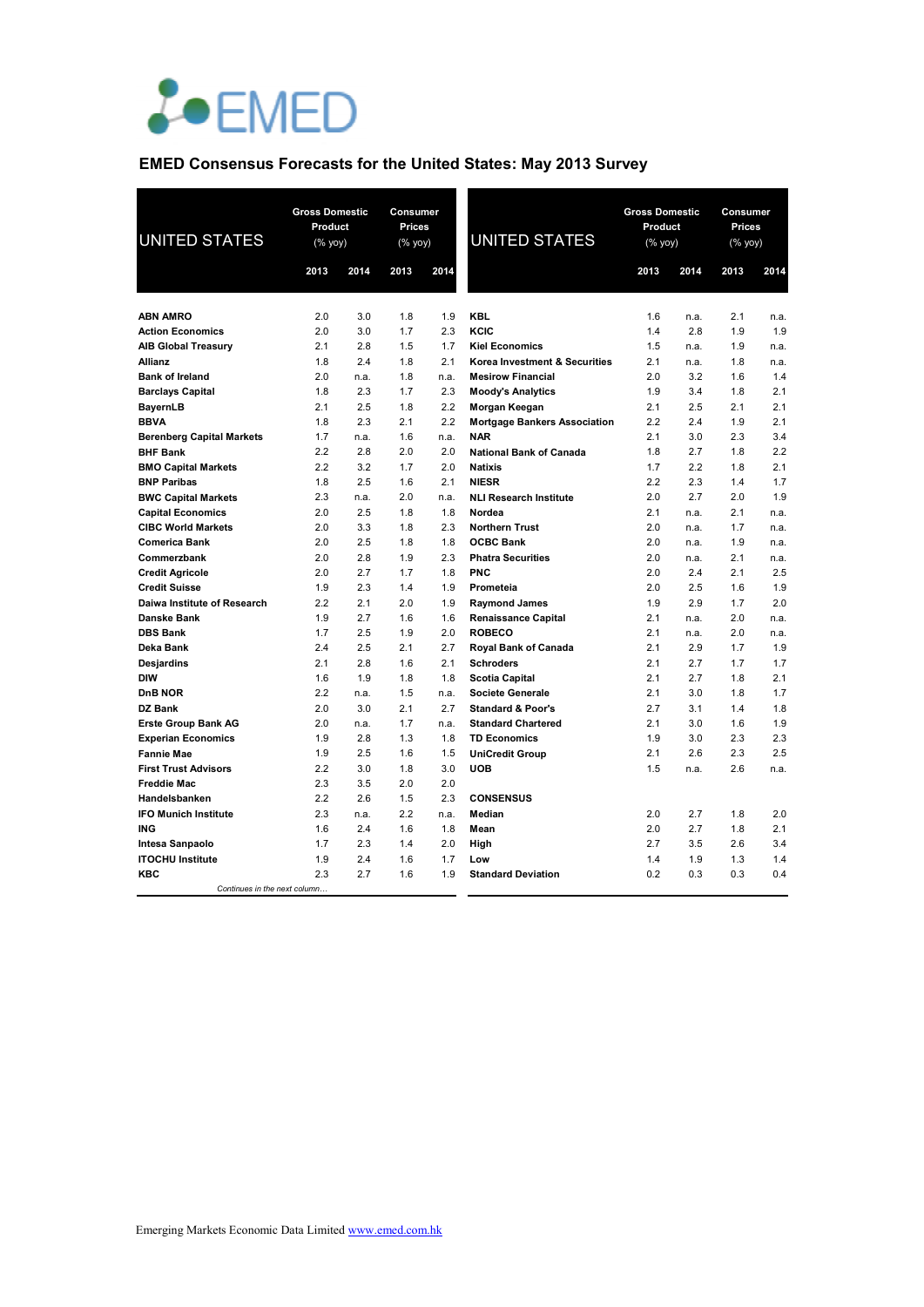

# **EMED Consensus Forecasts for the Euro Area: May 2013 Survey**

| <b>EURO AREA</b>                                | <b>Gross Domestic</b><br>Product<br>(% yoy) |        | <b>Consumer</b><br><b>Prices</b><br>(% yoy) |      | <b>EURO AREA</b>                | <b>Gross Domestic</b><br>Product<br>(% yoy) |        | Consumer<br><b>Prices</b><br>(% yoy) |      |
|-------------------------------------------------|---------------------------------------------|--------|---------------------------------------------|------|---------------------------------|---------------------------------------------|--------|--------------------------------------|------|
|                                                 | 2013                                        | 2014   | 2013                                        | 2014 |                                 | 2013                                        | 2014   | 2013                                 | 2014 |
|                                                 |                                             |        |                                             |      |                                 |                                             |        |                                      |      |
| <b>ABN AMRO</b>                                 | $-0.5$                                      | 1.0    | 1.6                                         | 1.2  | <b>KBC</b>                      | $-0.2$                                      | 1.3    | 1.6                                  | 1.8  |
| <b>Action Economics</b>                         | $-0.4$                                      | 1.0    | 1.7                                         | 1.8  | <b>KBL</b>                      | 0.1                                         | n.a.   | 1.8                                  | n.a. |
| <b>AIB Global Treasury</b>                      | $-0.5$                                      | 1.2    | 1.6                                         | 1.5  | KCIC                            | $-0.2$                                      | 1.0    | 1.5                                  | 1.6  |
| <b>Allianz</b>                                  | 0.2                                         | 1.5    | 2.0                                         | 1.7  | <b>Kiel Economics</b>           | 0.3                                         | n.a.   | 1.9                                  | n.a. |
| <b>Bank of Ireland</b>                          | $-0.4$                                      | n.a.   | 1.6                                         | n.a. | Korea Investment & Securities   | 0.2                                         | n.a.   | 1.6                                  | n.a. |
| <b>Barclays Capital</b>                         | $-0.3$                                      | 1.4    | 1.4                                         | 1.3  | Monte Dei Paschi Di Siena       | $-0.4$                                      | 1.0    | 1.4                                  | 1.6  |
| BayernLB                                        | $-0.2$                                      | 1.1    | 1.8                                         | 1.8  | <b>Natixis</b>                  | $-0.7$                                      | 0.4    | 1.6                                  | 1.6  |
| <b>BBVA</b>                                     | $-0.1$                                      | 1.0    | 1.6                                         | 1.5  | <b>NIESR</b>                    | $-0.4$                                      | 0.9    | 1.9                                  | 1.6  |
| <b>Berenberg Capital Markets</b>                | 0.6                                         | n.a.   | 2.1                                         | n.a. | <b>NLI Research Institute</b>   | $-0.3$                                      | 1.0    | 1.8                                  | 1.9  |
| <b>BHF Bank</b>                                 | $-0.3$                                      | 1.0    | 1.7                                         | 1.9  | Nordea                          | 0.4                                         | n.a.   | 1.7                                  | n.a. |
| <b>BMO Capital Markets</b>                      | $-0.7$                                      | 0.7    | 1.4                                         | 1.6  | <b>OCBC Bank</b>                | $-0.4$                                      | n.a.   | 1.7                                  | n.a. |
| <b>BNP Paribas</b>                              | $-0.5$                                      | 0.8    | 1.4                                         | 1.2  | <b>Phatra Securities</b>        | $-0.1$                                      | n.a.   | 1.8                                  | n.a. |
| <b>Capital Economics</b>                        | $-2.0$                                      | $-1.0$ | 1.5                                         | 0.8  | Prometeia                       | $-0.7$                                      | 0.7    | 1.6                                  | 1.8  |
| <b>CIBC World Markets</b>                       | $-0.7$                                      | 1.2    | 2.1                                         | 2.2  | <b>Renaissance Capital</b>      | 0.0                                         | n.a.   | 1.7                                  | n.a. |
| Commerzbank                                     | 0.3                                         | 1.5    | 1.7                                         | 1.9  | <b>ROBECO</b>                   | 0.3                                         | n.a.   | 1.7                                  | n.a. |
| <b>Credit Agricole</b>                          | $-0.4$                                      | 1.1    | 1.7                                         | 1.7  | <b>Roubini Global Economics</b> | $-0.6$                                      | n.a.   | 1.7                                  | n.a. |
| <b>Credit Suisse</b>                            | 0.0                                         | 1.5    | 1.3                                         | 1.5  | Royal Bank of Canada            | $-0.4$                                      | 1.0    | 1.5                                  | 1.3  |
| Danske Bank                                     | $-0.4$                                      | 1.2    | 1.7                                         | 1.6  | <b>Schroders</b>                | $-0.6$                                      | 0.7    | 1.7                                  | 1.6  |
| <b>DBS Bank</b>                                 | $-0.3$                                      | 0.1    | 1.9                                         | 1.9  | <b>Scotia Capital</b>           | $-0.5$                                      | 0.9    | 1.3                                  | 1.5  |
| Deka Bank                                       | $-0.3$                                      | 1.0    | 1.7                                         | 1.7  | <b>Societe Generale</b>         | $-0.6$                                      | 0.5    | 1.8                                  | 1.7  |
| <b>DIW</b>                                      | $-0.3$                                      | 1.0    | 1.8                                         | 2.0  | <b>Standard Chartered</b>       | $-0.5$                                      | 1.3    | 1.7                                  | 1.5  |
| DnB NOR                                         | 0.4                                         | n.a.   | 1.1                                         | n.a. | <b>TD Economics</b>             | $-0.1$                                      | 1.2    | 1.8                                  | 1.6  |
| DZ Bank                                         | $-0.5$                                      | 1.1    | 1.8                                         | 2.0  | <b>UniCredit Group</b>          | 0.1                                         | 1.2    | 2.0                                  | 1.8  |
| <b>Erste Group Bank AG</b>                      | 0.5                                         | n.a.   | 1.7                                         | n.a. |                                 |                                             |        |                                      |      |
| <b>ETLA</b>                                     | $-0.2$                                      | 1.0    | 1.8                                         | 2.0  | <b>CONSENSUS</b>                |                                             |        |                                      |      |
| <b>EUROFER</b>                                  | $-0.1$                                      | 1.3    | 1.9                                         | 1.7  | Median                          | $-0.3$                                      | 1.0    | 1.7                                  | 1.7  |
| <b>Freddie Mac</b>                              | 0.3                                         | 1.5    | 2.2                                         | 1.9  | Mean                            | $-0.3$                                      | 1.0    | 1.7                                  | 1.7  |
| Handelsbanken                                   | $-0.6$                                      | 1.0    | 1.7                                         | 1.7  | High                            | 0.6                                         | 1.5    | 2.2                                  | 2.2  |
| <b>ING</b>                                      | $-0.6$                                      | 0.9    | 1.7                                         | 1.7  | Low                             | $-2.0$                                      | $-1.0$ | 1.1                                  | 0.8  |
| Intesa Sanpaolo<br>Continues in the next column | $-0.3$                                      | 1.0    | 1.8                                         | 1.7  | <b>Standard Deviation</b>       | 0.4                                         | 0.4    | 0.2                                  | 0.3  |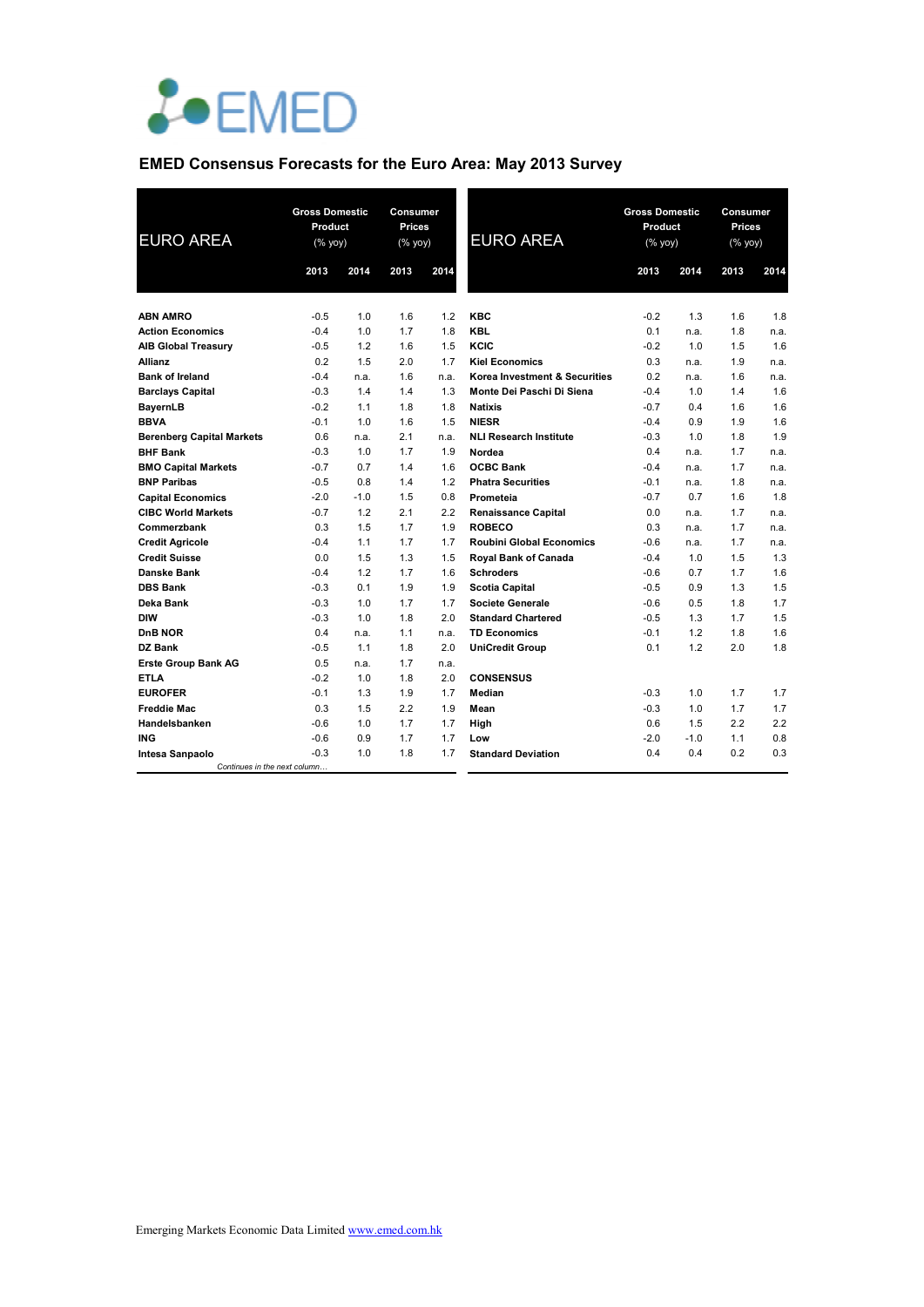

# **EMED Consensus Forecasts for Japan: May 2013 Survey**

| <b>JAPAN</b>                     | <b>Gross Domestic</b><br>Product<br>(% |             | <b>Consumer</b><br><b>Prices</b><br>(% yoy) |             | <b>JAPAN</b>                    | <b>Gross Domestic</b><br>Product<br>(% yoy) |            | <b>Consumer</b><br>Prices<br>(% yoy) |            |
|----------------------------------|----------------------------------------|-------------|---------------------------------------------|-------------|---------------------------------|---------------------------------------------|------------|--------------------------------------|------------|
|                                  | 2013                                   | 2014        | 2013                                        | 2014        |                                 | 2013                                        | 2014       | 2013                                 | 2014       |
|                                  |                                        |             |                                             |             |                                 |                                             |            |                                      |            |
| <b>ABN AMRO</b>                  | 1.9                                    | 2.1         | $-0.2$                                      | 0.6         | <b>JCER</b>                     | 1.3                                         | n.a.       | 0.4                                  | n.a.       |
| <b>Action Economics</b>          | 1.3                                    | 1.5         | 0.1                                         | 1.5         | <b>KBC</b>                      | 1.1                                         | 1.6        | 0.1                                  | 0.9        |
| <b>AIB Global Treasury</b>       | 0.1                                    | 1.0         | 0.7                                         | 2.0         | KCIC                            | 1.0                                         | 1.6        | 0.0                                  | 2.3        |
| <b>Allianz</b>                   | 0.9                                    | 1.5         | 0.1                                         | 2.3         | <b>Kiel Economics</b>           | 1.5                                         | n.a.       | $-0.3$                               | n.a.       |
| Bank of Tokyo-Mitsubishi UFJ     | 1.3                                    | n.a.        | 0.0                                         | n.a.        | Korea Investment & Securities   | 1.2                                         | n.a.       | $-0.2$                               | n.a.       |
| <b>Barclays Capital</b>          | 1.3                                    | 2.2         | $-0.1$                                      | 2.2         | <b>Mizuho Securities</b>        | 2.1                                         | 0.4        | $-0.1$                               | 1.9        |
| <b>BayernLB</b>                  | 1.3                                    | 1.2         | 0.0                                         | 1.6         | <b>Moody's Analytics</b>        | 1.4                                         | 2.0        | 0.6                                  | 1.7        |
| <b>BBVA</b>                      | 1.7                                    | 1.7         | 0.1                                         | 0.7         | <b>Natixis</b>                  | 1.6                                         | 1.5        | $-0.2$                               | 2.0        |
| <b>Berenberg Capital Markets</b> | 0.8                                    | n.a.        | 0.2                                         | n.a.        | <b>NIESR</b>                    | 2.0                                         | 2.0        | $-0.1$                               | 1.3        |
| <b>BHF Bank</b>                  | 1.2                                    | 2.0         | 0.0                                         | 0.3         | <b>NLI Research Institute</b>   | 1.8                                         | 1.0        | 0.1                                  | 2.0        |
| <b>BMO Capital Markets</b>       | 0.8                                    | 1.4         | 0.3                                         | 1.0         | Nordea                          | 0.2                                         | n.a.       | $-0.1$                               | n.a.       |
| <b>BNP Paribas</b>               | 0.9                                    | 1.0         | 0.0                                         | 2.2         | <b>OCBC Bank</b>                | 1.3                                         | n.a.       | 0.1                                  | n.a.       |
| <b>BWC Capital Markets</b>       | 1.5                                    | n.a.        | 0.4                                         | n.a.        | <b>Phatra Securities</b>        | 1.3                                         | n.a.       | $-0.1$                               | n.a.       |
| <b>Capital Economics</b>         | 0.9                                    | 1.1         | 0.2                                         | 2.5         | Prometeia                       | 2.5                                         | 3.0        | 0.8                                  | 1.5        |
| <b>CIBC World Markets</b>        | 1.2                                    | 2.0         | 0.5                                         | 1.2         | <b>ROBECO</b>                   | 1.4                                         | n.a.       | 0.0                                  | n.a.       |
| Commerzbank                      | 0.6                                    | 1.3         | 0.2                                         | 1.5         | <b>Roubini Global Economics</b> | 1.9                                         | 0.7        | 0.3                                  | 1.6        |
| <b>Credit Agricole</b>           | 1.6                                    | 1.6         | 0.2                                         | 2.3         | <b>Royal Bank of Scotland</b>   | 1.1                                         | 1.1        | $-0.1$                               | 1.6        |
| <b>Credit Suisse</b>             | 1.6                                    | 1.3         | 0.3                                         | 2.6         | <b>Schroders</b>                | 1.0                                         | 2.3        | 0.0                                  | 0.4        |
| Daiwa Institute of Research      | 2.2                                    | 0.3         | $-0.1$                                      | 2.3         | <b>Scotia Capital</b>           | 1.0                                         | 1.5        | 0.7                                  | 1.2        |
| Danske Bank                      | 1.6                                    | 1.1         | 0.2                                         | 2.1         | <b>Societe Generale</b>         | 2.0                                         | 2.0        | 0.2                                  | 2.2        |
| <b>DBS Bank</b>                  | 1.8                                    | 0.6         | 0.0                                         | 2.0         | <b>Standard Chartered</b>       | 1.9                                         | 1.1        | 0.2                                  | 1.9        |
| Deka Bank                        | 1.3                                    | 0.3         | 0.0                                         | 2.0         | <b>TD Economics</b>             | 1.0                                         | 1.2        | 0.3                                  | 0.3        |
| DIW                              | 0.6                                    | 1.0         | 0.0                                         | 0.4         | <b>UOB</b>                      | 0.5                                         | n.a.       | 0.3                                  | n.a.       |
| <b>DnB NOR</b>                   | 1.1                                    | n.a.        | $-0.1$                                      | n.a.        |                                 |                                             |            |                                      |            |
| DZ Bank                          | 1.7                                    | 1.6         | $-0.1$                                      | 1.5         |                                 |                                             |            |                                      |            |
| <b>Erste Group Bank AG</b>       | 1.5                                    | n.a.        | 0.0                                         | n.a.        | <b>CONSENSUS</b>                |                                             |            |                                      |            |
| <b>Experian Economics</b>        | 0.3                                    | 1.9         | $-0.5$                                      | 1.3         | Median                          | 1.3                                         | 1.5        | 0.1                                  | 1.6        |
| <b>IFO Munich Institute</b>      | 1.5                                    | n.a.        | 0.1                                         | n.a.        | Mean                            | 1.3                                         | 1.4        | 0.1                                  | 1.6        |
| <b>ING</b><br>Intesa Sanpaolo    | 1.4<br>0.9                             | n.a.<br>1.8 | $-0.1$<br>$-0.2$                            | n.a.<br>1.3 | High<br>Low                     | 2.5<br>0.1                                  | 3.0<br>0.3 | 0.8<br>$-0.5$                        | 2.6<br>0.3 |
| <b>ITOCHU Institute</b>          | 1.2                                    | 0.8         | 0.1                                         | 2.0         | <b>Standard Deviation</b>       | 0.5                                         | 0.6        | 0.3                                  | 0.6        |
| Continues in the next column     |                                        |             |                                             |             |                                 |                                             |            |                                      |            |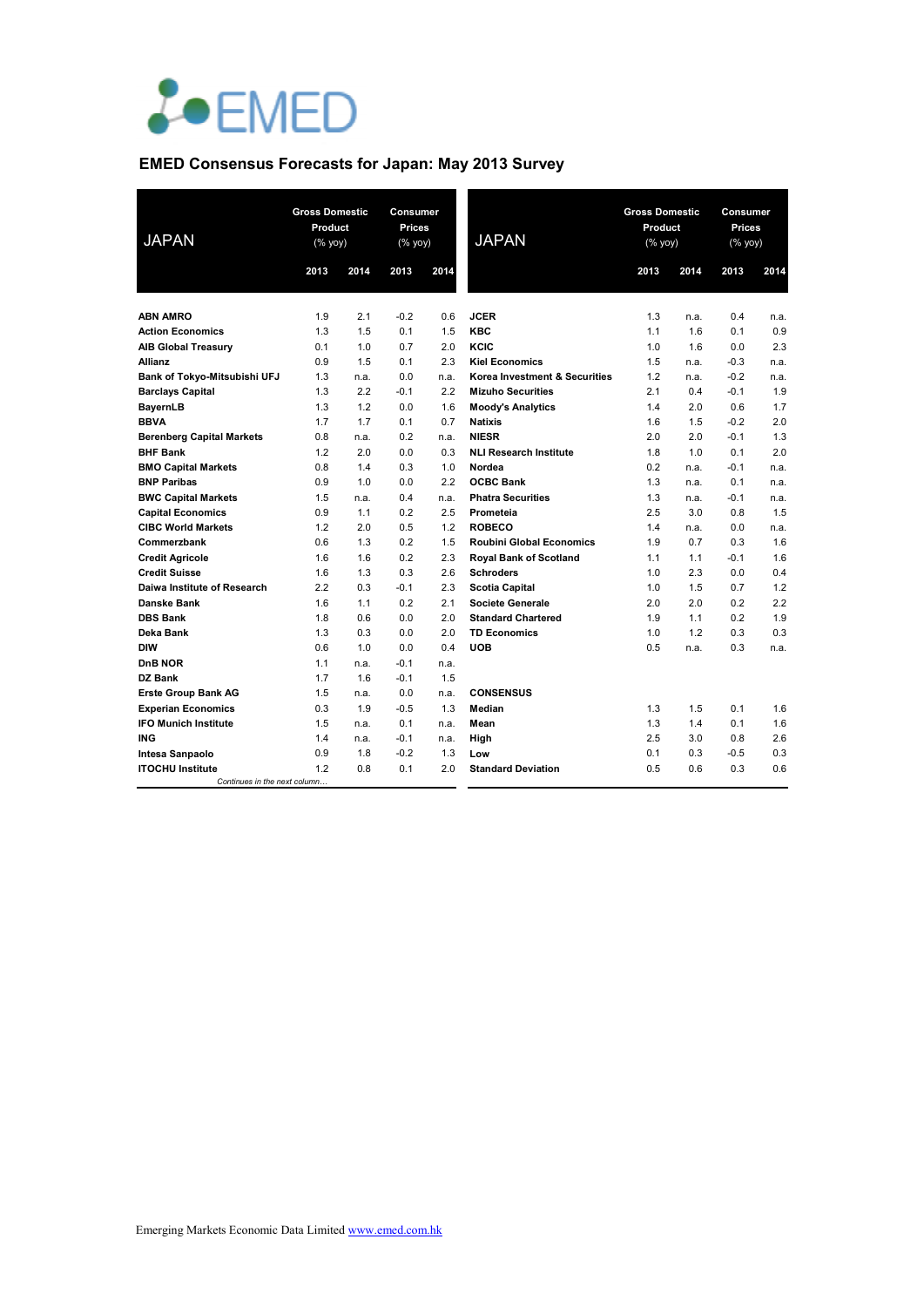

# **EMED Consensus Forecasts for China: May 2013 Survey**

| <b>CHINA</b>                               | <b>Gross Domestic</b><br>Product<br>(% yoy) |            | Consumer<br>Prices<br>(% yoy) |            | <b>CHINA</b>                    | <b>Gross Domestic</b><br>Product<br>(% yoy) |            | Consumer<br>Prices<br>$(% \mathsf{Y}^{\prime }\mathsf{Y}^{\prime }\mathsf{Y}^{\prime })$ |            |
|--------------------------------------------|---------------------------------------------|------------|-------------------------------|------------|---------------------------------|---------------------------------------------|------------|------------------------------------------------------------------------------------------|------------|
|                                            | 2013                                        | 2014       | 2013                          | 2014       |                                 | 2013                                        | 2014       | 2013                                                                                     | 2014       |
|                                            |                                             |            |                               |            |                                 |                                             |            |                                                                                          |            |
| <b>ABN AMRO</b><br><b>Action Economics</b> | 8.0<br>7.9                                  | 8.0<br>8.1 | 3.0<br>3.3                    | 4.1<br>3.6 | <b>ING</b>                      | 7.8<br>7.9                                  | 7.8<br>8.1 | 3.0<br>2.8                                                                               | 3.0<br>3.4 |
| <b>Allianz</b>                             | 8.3                                         | 7.5        | 3.0                           | 3.2        | Intesa Sanpaolo<br>JP Morgan    | 7.8                                         | 7.9        | 2.9                                                                                      | 3.6        |
| <b>ANZ</b>                                 | 7.8                                         | 7.8        | 3.0                           | 3.0        | <b>KBC</b>                      | 7.9                                         | 7.6        | 3.2                                                                                      | 3.5        |
| <b>Bank Julius Baer</b>                    | 7.5                                         | 8.0        | 2.9                           | 3.0        | KCIC                            | 7.5                                         | 8.0        | 3.1                                                                                      | 3.5        |
| <b>Bank of East Asia</b>                   | 8.0                                         | 8.2        | 3.0                           | 3.6        | <b>Kiel Economics</b>           | 8.0                                         | n.a.       | 2.5                                                                                      | n.a.       |
| <b>Barclays Capital</b>                    | 7.9                                         | 8.1        | 3.0                           | 3.5        | Korea Investment & Securities   | 8.2                                         | n.a.       | 3.0                                                                                      | n.a.       |
| <b>BBVA</b>                                | 8.0                                         | 8.0        | 3.0                           | 4.0        | <b>Moody's Analytics</b>        | 7.7                                         | 7.7        | 2.6                                                                                      | 2.8        |
| <b>Berenberg Capital Markets</b>           | 8.2                                         | n.a.       | 3.5                           | n.a.       | <b>Natixis</b>                  | 8.0                                         | 7.7        | 3.4                                                                                      | 3.9        |
| <b>BMO Capital Markets</b>                 | 7.9                                         | 8.3        | 2.7                           | 3.8        | <b>NIESR</b>                    | 7.8                                         | 7.4        | 2.3                                                                                      | 2.9        |
| <b>BNP Paribas</b>                         | 7.9                                         | 8.1        | 3.2                           | 3.5        | <b>NLI Research Institute</b>   | 7.9                                         | 8.1        | 2.7                                                                                      | 3.4        |
| <b>BWC Capital Markets</b>                 | 8.5                                         | n.a.       | 4.0                           | n.a.       | Nordea                          | 8.1                                         | n.a.       | 4.0                                                                                      | n.a.       |
| <b>Capital Economics</b>                   | 8.0                                         | 7.5        | 3.0                           | 4.0        | <b>OCBC Bank</b>                | 8.0                                         | n.a.       | 2.8                                                                                      | n.a.       |
| <b>CICC</b>                                | 7.9                                         | n.a.       | 2.9                           | n.a.       | <b>Renaissance Capital</b>      | 7.5                                         | n.a.       | 2.8                                                                                      | n.a.       |
| Commerzbank                                | 7.5                                         | 7.5        | 3.5                           | 4.0        | <b>ROBECO</b>                   | 8.3                                         | n.a.       | 3.4                                                                                      | n.a.       |
| <b>Credit Agricole</b>                     | 8.5                                         | 7.8        | 3.3                           | 3.8        | <b>Roubini Global Economics</b> | 7.6                                         | 6.5        | 3.2                                                                                      | 2.9        |
| <b>Credit Suisse</b>                       | 8.0                                         | 8.2        | 3.2                           | 4.3        | <b>Royal Bank of Scotland</b>   | 8.4                                         | 8.4        | 2.9                                                                                      | 3.2        |
| Daiwa Institute of Research                | 8.1                                         | 7.7        | 3.3                           | 4.3        | <b>Schroders</b>                | 8.2                                         | 8.3        | 3.7                                                                                      | 3.3        |
| <b>Danske Bank</b>                         | 8.2                                         | 8.3        | 2.7                           | 3.1        | <b>Scotia Capital</b>           | 8.0                                         | 8.3        | 3.3                                                                                      | 3.9        |
| <b>DBS Bank</b>                            | 8.5                                         | 8.5        | 3.5                           | 3.5        | <b>Societe Generale</b>         | 7.6                                         | 7.2        | 3.0                                                                                      | 2.5        |
| Deka Bank                                  | 8.1                                         | 7.8        | 3.0                           | 3.5        | <b>Standard Chartered</b>       | 8.3                                         | 8.2        | 4.0                                                                                      | 5.0        |
| DIW                                        | 8.6                                         | 8.0        | 2.8                           | 3.7        | <b>UniCredit Group</b>          | 8.2                                         | 8.0        | 3.1                                                                                      | 3.5        |
| DnB NOR                                    | 7.5                                         | n.a.       | 4.0                           | n.a.       |                                 |                                             |            |                                                                                          |            |
| <b>DZ Bank</b>                             | 8.0                                         | 8.5        | 3.0                           | 4.0        |                                 |                                             |            |                                                                                          |            |
| <b>Emerging Advisors Group</b>             | 7.5                                         | n.a.       | 3.0                           | n.a.       | <b>CONSENSUS</b>                |                                             |            |                                                                                          |            |
| <b>Erste Group Bank AG</b>                 | 8.0                                         | 8.5        | 3.0                           | n.a.       | Median                          | 8.0                                         | 8.0        | 3.0                                                                                      | 3.5        |
| <b>Experian Economics</b>                  | 7.8                                         | 8.3        | 2.5                           | 3.8        | Mean                            | 8.0                                         | 7.9        | 3.1                                                                                      | 3.6        |
| <b>Freddie Mac</b>                         | 8.1                                         | 7.8        | 3.2                           | 4.2        | High                            | 8.6                                         | 8.5        | 4.0                                                                                      | 5.0        |
| Handelsbanken                              | 7.5                                         | 7.5        | 3.5                           | 3.2        | Low                             | 7.5                                         | 6.5        | 2.3                                                                                      | 2.5        |
| <b>ICBC</b> International                  | 7.9                                         | 8.0        | 3.1                           | 3.7        | <b>Standard Deviation</b>       | 0.3                                         | 0.4        | 0.4                                                                                      | 0.5        |
| Continues in the next column               |                                             |            |                               |            |                                 |                                             |            |                                                                                          |            |